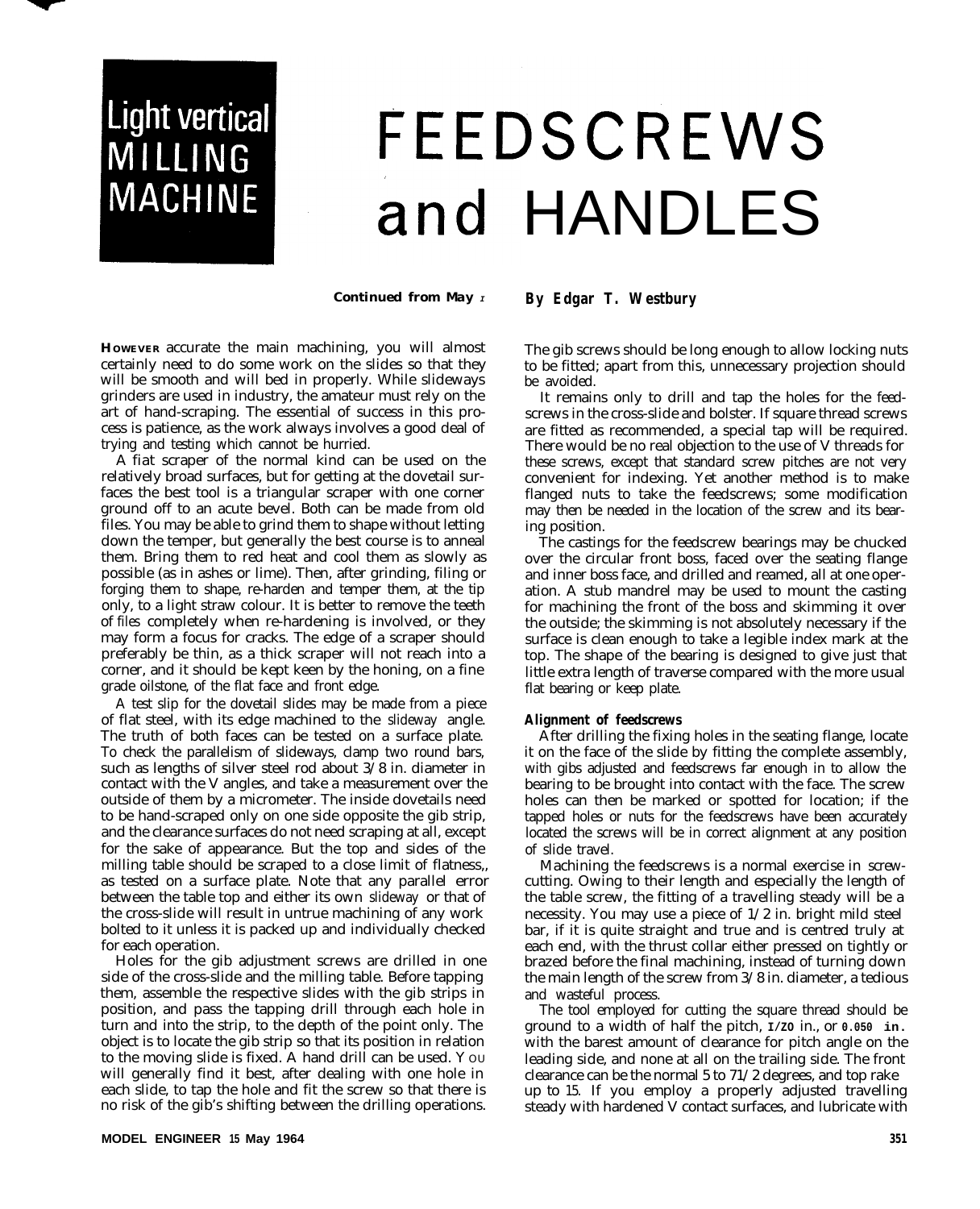soluble oil, the going should be easy, and the amount of feed at each pass may be constant, about 5 thou, up to the full depth of 50 thou. If you need to make a tap to cut **the** square threads in the slides, you should use the same screwcutting tool, but the crest diameter of the thread should be two or three thou greater and the root smaller by the same amount. Make the tap about 3 in. long, with a gradual taper and three or four deep flutes, for easy cutting. Silver steel, hardened in oil, is suitable for the tap.

The indices and handles for the feedscrews can be modified according to convenience and preference. You may buy them ready-made, and perhaps you can get complete feedscrews in standard sizes and lengths. There is also much to

wheels and a so-toothed wheel is the next best thing. Some users may be satisfied with 50 divisions, representing increments of two thou movement on the feedscrew, but you can split the divisions by going round the disc a second time, with careful re-adjustment of the change wheel. The marks should be cut to about 10 thou depth, and the length of cut adjusted by limiting the saddle movement. A convenient way is by fitting a stop on the lathe bed, set to suit the long marks to count tens and fives, and interposing a slip of metal between the saddle and stop for the remaining short marks. The numbers may be stamped, etched or engraved according to what facilities you have.

The machining of ball handles for machine tools has been



be said in favour of disc handwheels with index markings on the edge, giving a very plain and legible reading; but the ball-type handle with separate index is generally preferred. Sometimes the index is simply tapped and screwed on to the shaft of the feedscrew, with the handle also internally threaded, locked against it. This is usually satisfactory for light torque load, but as the index is fixed relatively to *the* handle, many users find it inconvenient.

With the arrangement shown in the drawings you have a ready means of thrust adjustment, and also of moving the index, without any serious constructional problems. A conical steel nut, with spanner flats on two sides, is screwed on the feedscrew shaft to take up end-play in the bearing, and is locked by the hub of the handle, pressed against it by a countersunk end screw. The index is bored to fit the conical nut, and is recessed at the back to take a double-turn spring washer, backed up by a plain washer. This allows the index to be frictionally adjusted, while it is secure enough for there to be no risk of inadvertent movement. The plain washer may be varied in thickness to provide just the required amount of friction.

After turning, boring and knurling the index discs, mount them on an arbor or stub mandrel for engraving the divisions. Use a keen V-point tool, placed on its side in the toolpost at exact centre height. The lathe mandrel can be indexed with the aid of a gear wheel and spring plunger, described in ME and in the PM Handbooks *Lathe Accessories* and *Milling in the Lathe.* A roe-toothed wheel should be used, but it is not usually found in a standard set of lathe change

described in these pages. It is an operation in which the skill and judgement of the operator is far more important than any written instruction. Form tools are of course impracticable for light lathes. A spherical turning device is helpful, but hand turning tools can be, and often are, used to form the ball contours accurately enough to satisfy the eye. I recommend that you employ a piece of  $\overline{I}$  in. steel bar long enough for chucking, and a bit extra for centring. Form the small ball at the outer end, after cuttirig back far enough to allow the centred end to be ultimately parted off. Turn the tapered parts by swivelling the topslide to  $1/2$  in. degrees, and rough out the balls as closely as possible with slide-rest tools, checking with radius gauges. You should neck down the end balls as far as possible without weakening their support, before you finish them to shape, by hand or generating tools. After parting off, finish the ends by chucking them over the centre ball, the finished surface of which may be protected by being wrapped in thin sheet copper or aluminium.

Hold the handles crosswise in the four-jaw chuck, again protecting the finished surfaces, for cross drilling and facing the centre ball. Countersink the other side by mounting it on a stub mandrel. To ensure parallel alignment of the tapped hole for the crank handle in the small end ball, you may use the centre hole to secure the work by a setscrew to a flat plate, which can then be set up on the faceplate with the small end central. The contour of the crank handle is formed by hand tools and the handle threaded on the end to screw tightly into the ball. When the handle is fitted to the feed